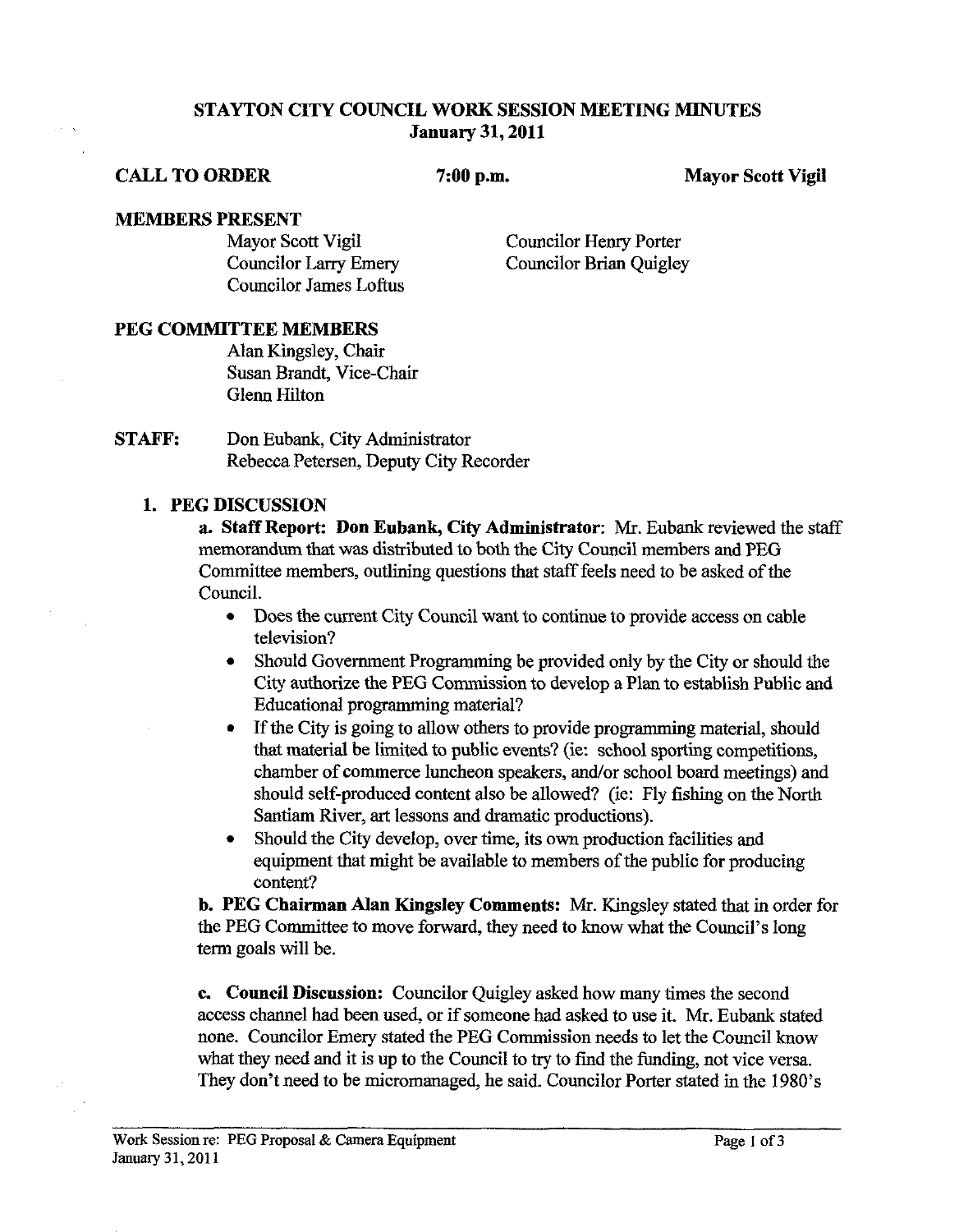he utilized the city's own equipment to produce local videos along with students from the high school. The current PEG proposal has too much legalese in the document and he would like to see the language simplified. What's important is getting the information out to as many community members as possible, he said.

Councilor Loftus stated the Council needs to decide what functions they want to have ie: city council meetings, civic events, town forums. Also, type of content and material folks want to air on the channel, should they have access to broadcast equipment, and does the city want to invest in a studio and loaner equipment. By answering all of these questions it will give the PEG Commission some direction from the Council.

Mayor Vigil suggested utilizing two channels, one for public type meetings and one for other events. Council meetings, broadcasting sports events, and school board meetings are the types of things we want to see aired; and asked if there is a way the City can limit what's aired to only these types of events.

Mr. Eubank stated the problem that you would run into is that you would not be making it a public channel. In conferring with Attorneys they say once the Commission develops a plan the City can move forward **with** what they want to have.

Mr. Kingsley stated the Commission's frustration is not knowing which direction the Council wishes to proceed. If you just want to do the government you should probably dissolve the Commission because its' up and running. If the Council wishes to proceed and go to education and the public side of things, let the Commission know and they will put together a good step by step plan to get towards the long term draft that the Commission put together.

Mayor Vigil stated the consensus of the Council was to continue to provide access on cable television. Councilor Vigil suggested adding administrative costs for the second channel. Councilor Emery asked if the city could charge fees, as currently there is no fee structure involved and utilizing a second channel, the City will need to purchase equipment.

Ms. Brandt suggested pursing grants for the purchase of equipment. A grant would not pay for an operator to run the equipment but would cover the purchase, she said.

Consensus of the Council was that they agreed with Item 2. to "....authorize the PEG Commission to develop a plan to establish PEG material". And that Item **3.** "Should the material be limited to public events", they agreed with also. Part two of Item **3.**  "....should the content be self produced also..., Mayor Vigil stated it appeared the Council wanted to move forward in that direction.

Mayor Vigil stated he would like to see the PEG Commission bring a proposal to the Council that would include the City purchasing their own equipment and look into a fee schedule. Mr. Kingsley stated that if the City were to purchase equipment, there's